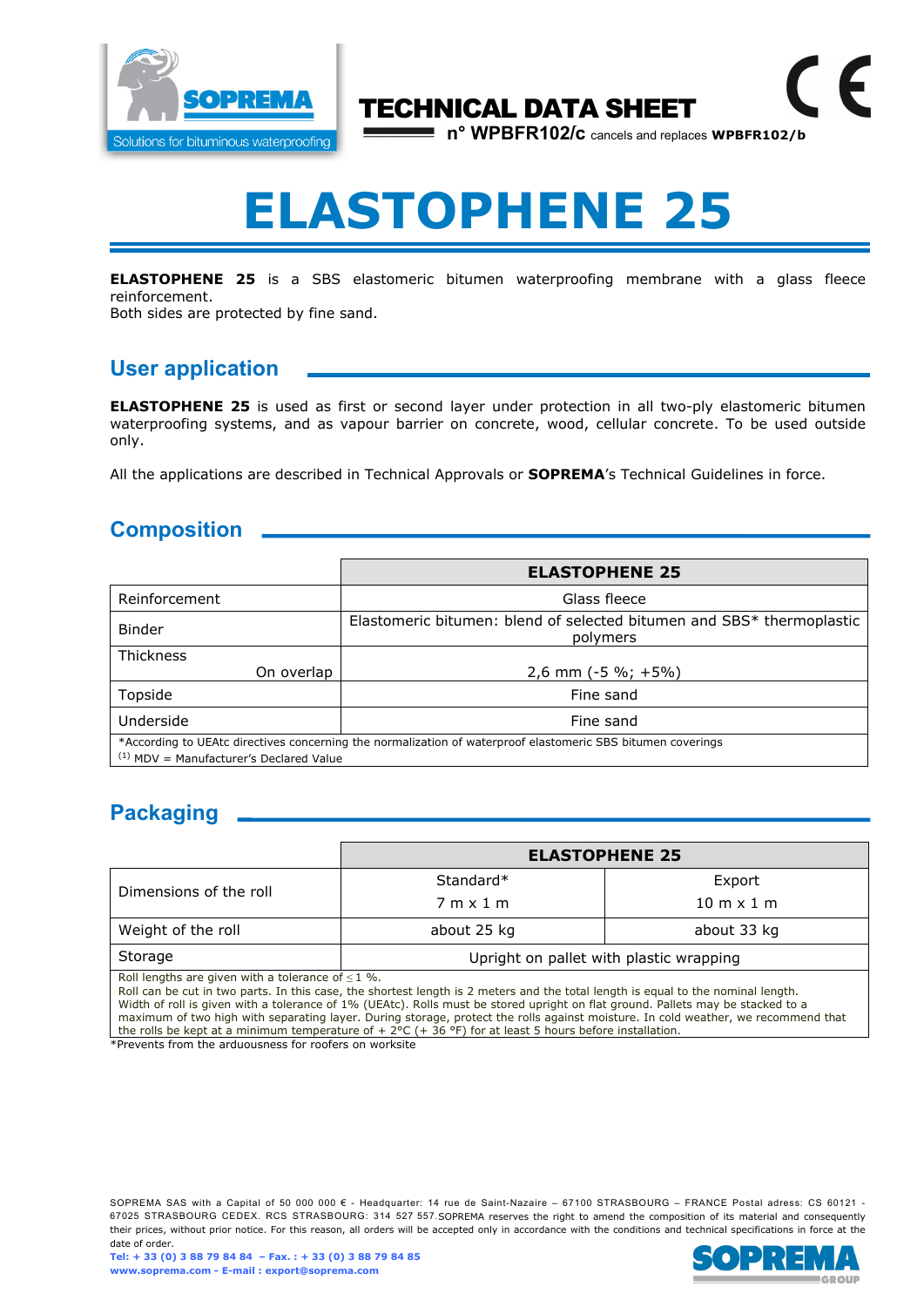

## TECHNICAL DATA SHEET **n° WPBFR102/c** cancels and replaces **WPBFR102/b Contract**

## **Characteristics (off CE marking)**

**/** 

**Installation** 

**ELASTOPHENE 25** must be bonded hot bitumen or cold bonding or by torch-on techniques.

## **Special indications**

#### **Hygiene, health and environment:**

The product does not contain any substance likely to be detrimental to health or to environment and complies with generally admitted Health and Safety Requirements. For further information, please refer to relevant Safety Data Sheet.

#### **Traceability:**

Product traceability is ensured through a manufacturing code present on the packaging.

#### **Quality control:**

**SOPREMA** has always attached the highest importance to the quality of its products, to the respect of environment and men.

For this reason, we apply an integrated management of the Quality and Environment certified **ISO 9001**  and **ISO 14001**.

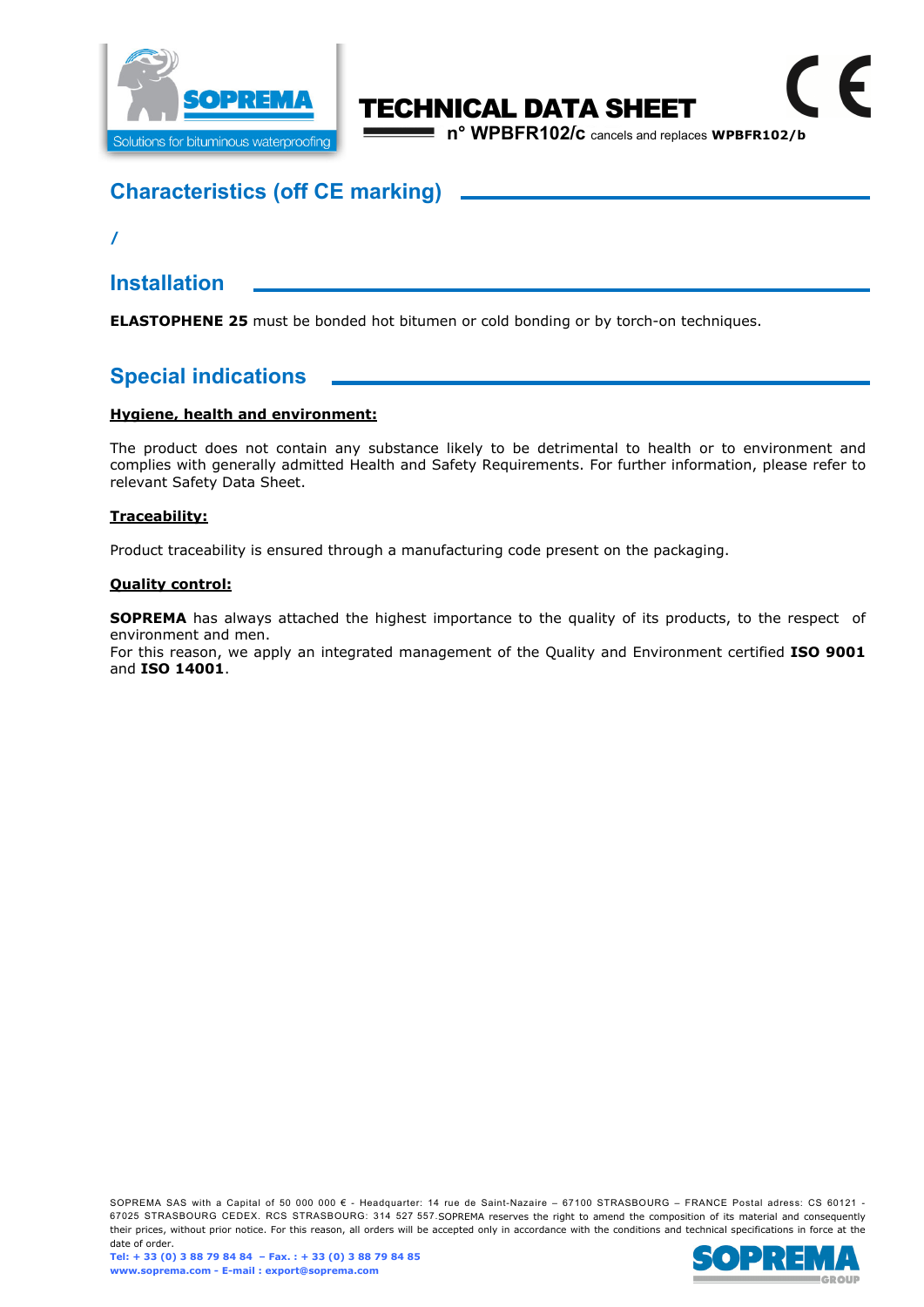

## TECHNICAL DATA SHEET

**n° WPBFR102/c** cancels and replaces **WPBFR102/b Contract** 

 $\epsilon$ 

## **CE marking (according EN 13970)**

# F

#### **ELASTOPHENE 25**

#### **SOPREMA**

14 rue de Saint-Nazaire – CS 60121 67025 STRASBOURG cedex

**07** 

#### Declaration of Performance: DoP n° WPBFR102.

#### **EN 13970**

Membrane composed of modified elastomeric bitumen and glass fleece reinforcement. Both sides are covered by fine sand.

Dimensions : 7 m or 10 m  $\times$  1 m  $\times$  2,6 mm.

Applied either by torch-on techniques, hot bitumen or cold bonding.

Vapour barrier.

| <b>Essential characteristics</b>                                                                 | <b>Performances</b>              | <b>Harmonised</b><br><b>Technical</b><br><b>Specification</b> |
|--------------------------------------------------------------------------------------------------|----------------------------------|---------------------------------------------------------------|
| Reaction to fire                                                                                 | Е                                |                                                               |
| Watertightness                                                                                   | <b>Conform</b>                   |                                                               |
| Tensile properties :<br>Tensile strength $L \times T$ (N / 50 mm)<br>Elongation L $\times$ T (%) | $\geq$ 250 x 150<br>$2 \times 2$ |                                                               |
| Resistance to impact (mm)                                                                        | 400                              | EN 13970: 2004                                                |
| Shear resistance of joints (N/50 mm)                                                             | $\geq 150$                       |                                                               |
| Flexibility at low temperature                                                                   | $-16^{\circ}C$                   |                                                               |
| Resistance to tearing (N)                                                                        | $\geq 50$                        |                                                               |
| Durability (resistance to humidity)                                                              |                                  |                                                               |
| Against artificial ageing<br>Against chemicals                                                   | <b>Conform</b><br><b>NPD</b>     |                                                               |
| Properties of water vapour transmission<br>(resistance to humidity)                              | $\geq 6.9 10^4$                  |                                                               |
| Dangerous substances (Notes 1 and 2)                                                             | <b>Complies</b>                  |                                                               |

Note 1 : This product does not contain asbestos or tar constituents.

Note 2 : Since there is no European test method available, no performance declaration for leaching behavior can be made. It must be made according to national rules in force in the place of use.

SOPREMA SAS with a Capital of 50 000 000 € - Headquarter: 14 rue de Saint-Nazaire – 67100 STRASBOURG – FRANCE Postal adress: CS 60121 -67025 STRASBOURG CEDEX. RCS STRASBOURG: 314 527 557.SOPREMA reserves the right to amend the composition of its material and consequently their prices, without prior notice. For this reason, all orders will be accepted only in accordance with the conditions and technical specifications in force at the date of order.